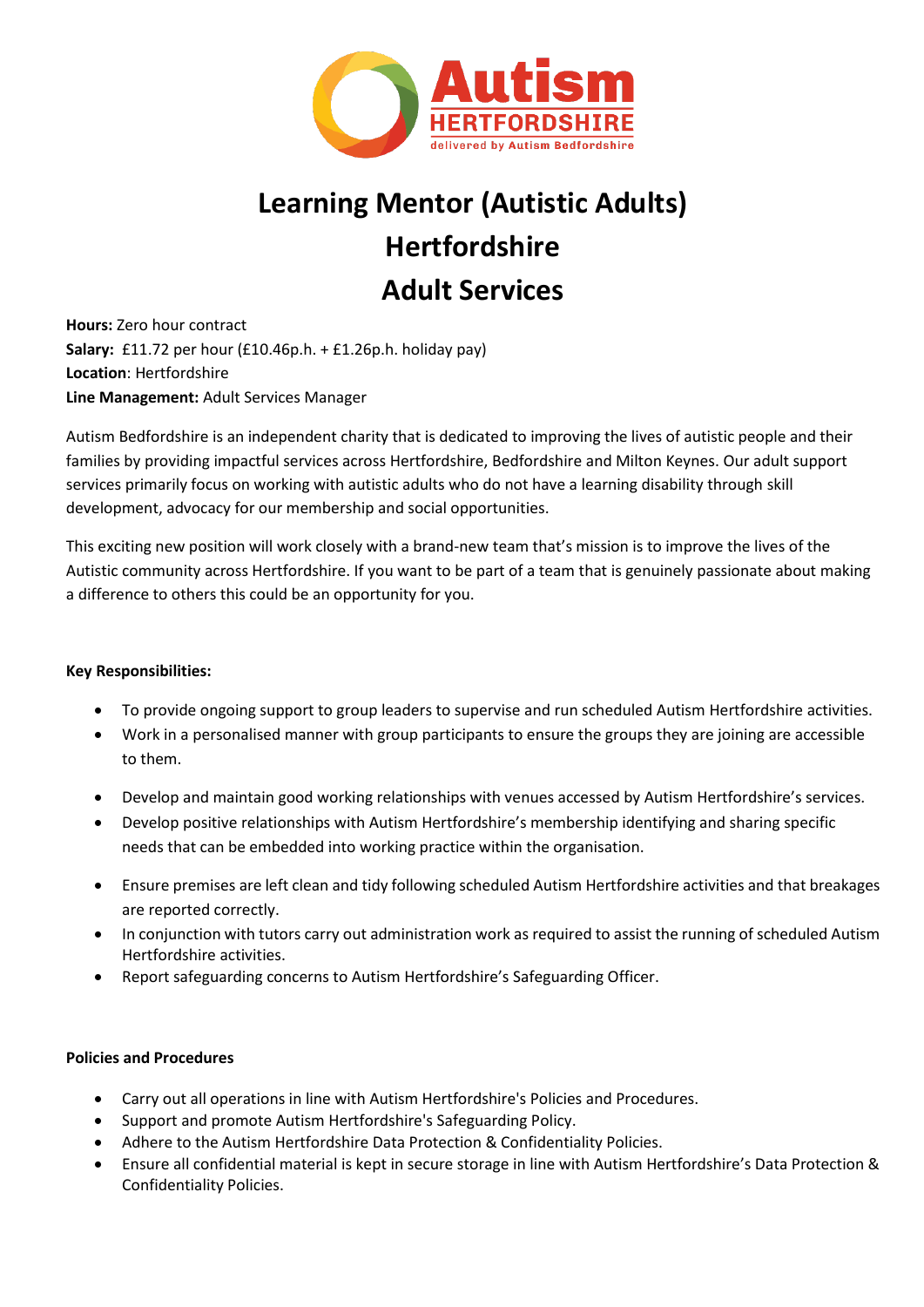#### **Scheduled Activities**

- Promote social and communication development through stimulating activities appropriate to age range and abilities.
- Provide feedback from individuals accessing our services to the wider team.
- Where required attend meetings addressing the needs of individuals accessing our services.

To apply, please download an application form by visiting our website: Vacancies and Volunteering » Autism **[Bedfordshire](https://www.autismbedfordshire.net/vacancies-and-volunteering/)** 

Or to discuss the role further please contact Alex McGuinness on 07878 886 075 or email: Alex@autismherts.org

#### **Person Specification**

| <b>Skills and Attributes</b>                                        | <b>Essential</b> | <b>Desirable</b> |
|---------------------------------------------------------------------|------------------|------------------|
| Ability to work in a team                                           | X                |                  |
| <b>Commitment to Equal Opportunities</b>                            | $\mathsf{x}$     |                  |
| Ability to use own initiative within delegated authority            | X                |                  |
| Ability to prioritise tasks                                         | X                |                  |
| A clear and concise communicator of information                     | X                |                  |
| A calm and diplomatic manner when interacting with others           | $\mathsf{x}$     |                  |
| A high degree of emotional resilience                               | X                |                  |
| Flexibility to adapt with members needs                             | X                |                  |
| <b>Experience</b>                                                   |                  |                  |
| Lived experience of autism or co-occurring neurodivergent condition |                  | X                |
| Experience of supporting vulnerable adults                          |                  | X                |
| Experience of offering support within an educational setting        |                  | X                |
| Knowledge                                                           |                  |                  |
| Autism Spectrum Condition                                           | X                |                  |